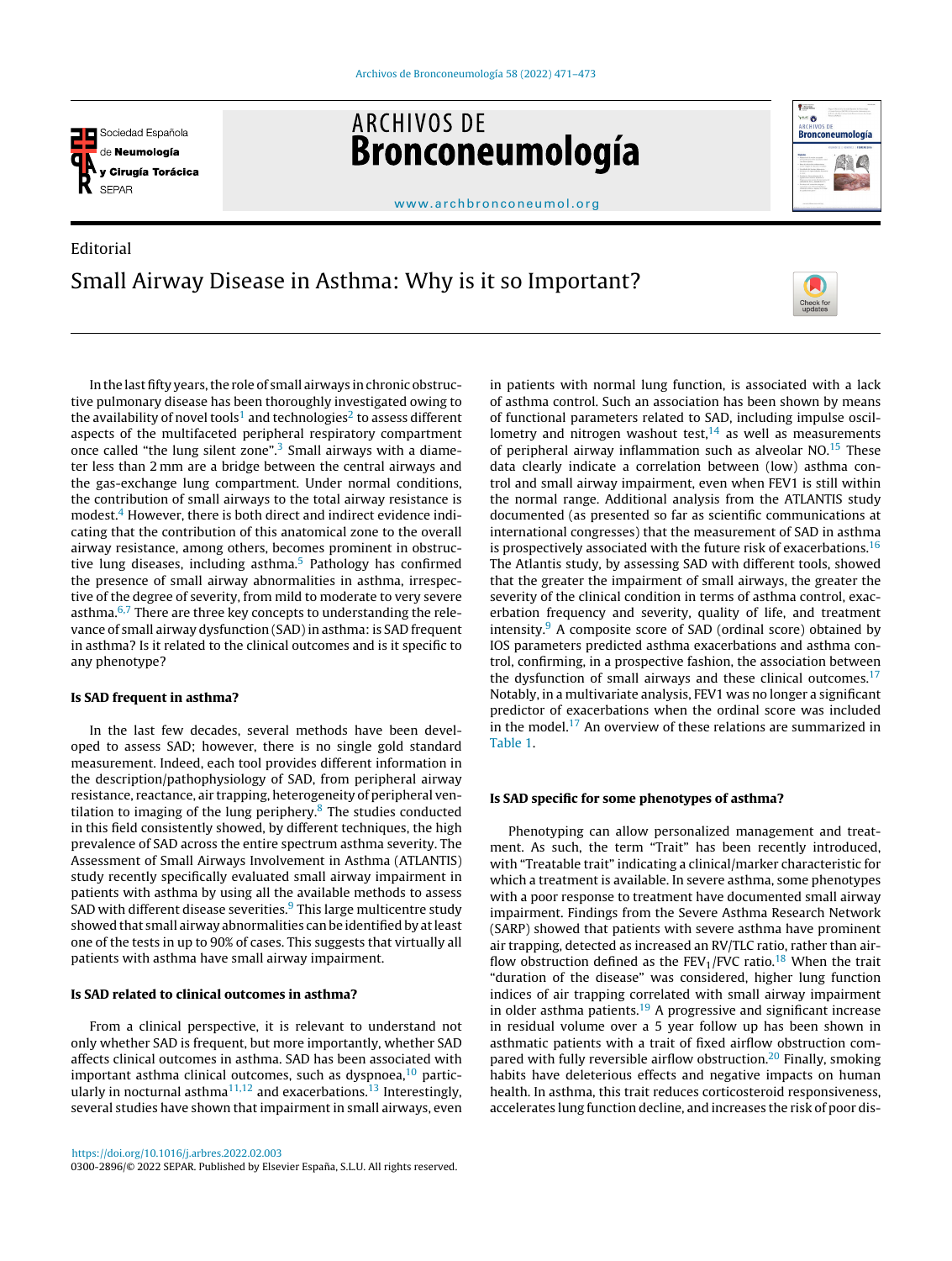#### <span id="page-1-0"></span>Table 1

Small airways disease impairment and clinical outcomes.<sup>9,14,17</sup>

|                              | Modest small airway<br>Impairment       | Relevant small airway<br>Impairment |
|------------------------------|-----------------------------------------|-------------------------------------|
| Asthma treatment steps       |                                         |                                     |
| GINA 1-2,                    | ÷                                       | $+/-$                               |
| GINA 3,                      | ٠                                       | ÷                                   |
| <b>GINA 4-5</b>              | ÷                                       | $^{+ + +}$                          |
|                              |                                         |                                     |
| Duration of disease          |                                         | Longer                              |
| Exacerbation risk (prior and | $\uparrow \uparrow \uparrow$            |                                     |
| future)                      | Increases with impairment severity (17) |                                     |
|                              |                                         |                                     |
| Severe exacerbations         |                                         | More frequent                       |
|                              |                                         |                                     |
| Asthma control               |                                         | Worse                               |
|                              |                                         |                                     |
| <b>Health status</b>         |                                         | Worse                               |
|                              |                                         |                                     |

ease control.<sup>[21](#page-2-0)</sup> Notably, cigarette smoking aggravates small airway abnormalities in patients with asthma. $22$ 

For all these reasons, we believe that evaluation of small airways is clinically important in the overall assessment of patients with asthma and that small airways are relevant targets for inhaled treatments. The small particle size of inhaled drugs has been shown to improve the deposition of delivered treatments throughout the entire bronchial tree, particularly in the peripheral compartment.<sup>[23](#page-2-0)</sup> Randomized control trials have shown that similar functional outcomes can be achieved with approximately half the dose of extrafine formulation as with non-extrafine formulations.  $24,25$ 

# Conclusions

Given the relevance of small airways in the clinical outcome of asthma, the identification, by whatever means, of SAD could provide relevant information to optimize/personalize the management of asthma patients. Limiting the functional/inflammatory assessment of large airways (mainly FEV1) could preclude the identification of dysfunctions of the respiratory system that can be present very early in the evolution of the disease.

## Conflict of interests

AP received grants for research from Chiesi, Astrazeneca, GSK, BI, Pfizer, Teva, Sanofi; Consulting fees from Chiesi, Astrazeneca, GSK, Mundipharma, Novartis, Boehringer Ingelheim, OM Pharma, Edmond, Sanofi, Avillion, IQVIA, Elpen Pharmaceuticals, TEVA, MSD, lecture fees form Chiesi, Astrazeneca, GSK, Mundipharma, Sanofi, MSD, Novartis, Zambon. MC reports personal fees from Alk-Abello; grants, personal fees and non-financial support from Chiesi, personal fees and non-financial support from AstraZeneca, personal fees and non-financial support from Boehringer Ingelheim, grants,

personal fees and non-financial support from GlaxoSmithKline, personal fees and non-financial support from Novartis, personal fees and non-financial support from Zambon, grants from University of Ferrara – Italy, outside the submitted work. FB and FA have no conflicts to declare.

#### Acknowledgement

The authors would like to thank Elisa Veratelli, University of Ferrara, for editorial support.

## References

- 1. [Contoli](http://refhub.elsevier.com/S0300-2896(22)00093-X/sbref0130) [M,](http://refhub.elsevier.com/S0300-2896(22)00093-X/sbref0130) [Bousquet](http://refhub.elsevier.com/S0300-2896(22)00093-X/sbref0130) [J,](http://refhub.elsevier.com/S0300-2896(22)00093-X/sbref0130) [Fabbri](http://refhub.elsevier.com/S0300-2896(22)00093-X/sbref0130) [LM,](http://refhub.elsevier.com/S0300-2896(22)00093-X/sbref0130) [Magnussen](http://refhub.elsevier.com/S0300-2896(22)00093-X/sbref0130) [H,](http://refhub.elsevier.com/S0300-2896(22)00093-X/sbref0130) [Rabe](http://refhub.elsevier.com/S0300-2896(22)00093-X/sbref0130) [KF,](http://refhub.elsevier.com/S0300-2896(22)00093-X/sbref0130) [Siafakas](http://refhub.elsevier.com/S0300-2896(22)00093-X/sbref0130) [NM,](http://refhub.elsevier.com/S0300-2896(22)00093-X/sbref0130) [et](http://refhub.elsevier.com/S0300-2896(22)00093-X/sbref0130) [al.](http://refhub.elsevier.com/S0300-2896(22)00093-X/sbref0130) [The](http://refhub.elsevier.com/S0300-2896(22)00093-X/sbref0130) [small](http://refhub.elsevier.com/S0300-2896(22)00093-X/sbref0130) [airways](http://refhub.elsevier.com/S0300-2896(22)00093-X/sbref0130) [and](http://refhub.elsevier.com/S0300-2896(22)00093-X/sbref0130) [distal](http://refhub.elsevier.com/S0300-2896(22)00093-X/sbref0130) [lung](http://refhub.elsevier.com/S0300-2896(22)00093-X/sbref0130) [compartment](http://refhub.elsevier.com/S0300-2896(22)00093-X/sbref0130) [in](http://refhub.elsevier.com/S0300-2896(22)00093-X/sbref0130) [asthma](http://refhub.elsevier.com/S0300-2896(22)00093-X/sbref0130) [and](http://refhub.elsevier.com/S0300-2896(22)00093-X/sbref0130) [COPD:](http://refhub.elsevier.com/S0300-2896(22)00093-X/sbref0130) [a](http://refhub.elsevier.com/S0300-2896(22)00093-X/sbref0130) [time](http://refhub.elsevier.com/S0300-2896(22)00093-X/sbref0130) [for](http://refhub.elsevier.com/S0300-2896(22)00093-X/sbref0130) [reappraisal.](http://refhub.elsevier.com/S0300-2896(22)00093-X/sbref0130) [Allergy.](http://refhub.elsevier.com/S0300-2896(22)00093-X/sbref0130) [2010;65:141–51.](http://refhub.elsevier.com/S0300-2896(22)00093-X/sbref0130)
- 2. [Ueda](http://refhub.elsevier.com/S0300-2896(22)00093-X/sbref0135) [T,](http://refhub.elsevier.com/S0300-2896(22)00093-X/sbref0135) [Niimi](http://refhub.elsevier.com/S0300-2896(22)00093-X/sbref0135) [A,](http://refhub.elsevier.com/S0300-2896(22)00093-X/sbref0135) [Matsumoto](http://refhub.elsevier.com/S0300-2896(22)00093-X/sbref0135) [H,](http://refhub.elsevier.com/S0300-2896(22)00093-X/sbref0135) [Takemura](http://refhub.elsevier.com/S0300-2896(22)00093-X/sbref0135) [M,](http://refhub.elsevier.com/S0300-2896(22)00093-X/sbref0135) [Hirai](http://refhub.elsevier.com/S0300-2896(22)00093-X/sbref0135) [T,](http://refhub.elsevier.com/S0300-2896(22)00093-X/sbref0135) [Yamaguchi](http://refhub.elsevier.com/S0300-2896(22)00093-X/sbref0135) [M,](http://refhub.elsevier.com/S0300-2896(22)00093-X/sbref0135) [et](http://refhub.elsevier.com/S0300-2896(22)00093-X/sbref0135) [al.](http://refhub.elsevier.com/S0300-2896(22)00093-X/sbref0135) [Role](http://refhub.elsevier.com/S0300-2896(22)00093-X/sbref0135) [of](http://refhub.elsevier.com/S0300-2896(22)00093-X/sbref0135) [small](http://refhub.elsevier.com/S0300-2896(22)00093-X/sbref0135) [airways](http://refhub.elsevier.com/S0300-2896(22)00093-X/sbref0135) [in](http://refhub.elsevier.com/S0300-2896(22)00093-X/sbref0135) [asthma:](http://refhub.elsevier.com/S0300-2896(22)00093-X/sbref0135) [investigation](http://refhub.elsevier.com/S0300-2896(22)00093-X/sbref0135) [using](http://refhub.elsevier.com/S0300-2896(22)00093-X/sbref0135) [high-resolution](http://refhub.elsevier.com/S0300-2896(22)00093-X/sbref0135) [computed](http://refhub.elsevier.com/S0300-2896(22)00093-X/sbref0135) [tomog](http://refhub.elsevier.com/S0300-2896(22)00093-X/sbref0135)[raphy.](http://refhub.elsevier.com/S0300-2896(22)00093-X/sbref0135) [J](http://refhub.elsevier.com/S0300-2896(22)00093-X/sbref0135) [Allergy](http://refhub.elsevier.com/S0300-2896(22)00093-X/sbref0135) [Clin](http://refhub.elsevier.com/S0300-2896(22)00093-X/sbref0135) [Immunol.](http://refhub.elsevier.com/S0300-2896(22)00093-X/sbref0135) [2006;118:1019–25.](http://refhub.elsevier.com/S0300-2896(22)00093-X/sbref0135)
- 3. [Mead](http://refhub.elsevier.com/S0300-2896(22)00093-X/sbref0140) [J.](http://refhub.elsevier.com/S0300-2896(22)00093-X/sbref0140) [The](http://refhub.elsevier.com/S0300-2896(22)00093-X/sbref0140) [Lung's](http://refhub.elsevier.com/S0300-2896(22)00093-X/sbref0140) [quiet](http://refhub.elsevier.com/S0300-2896(22)00093-X/sbref0140) [zone.](http://refhub.elsevier.com/S0300-2896(22)00093-X/sbref0140) [N](http://refhub.elsevier.com/S0300-2896(22)00093-X/sbref0140) [Engl](http://refhub.elsevier.com/S0300-2896(22)00093-X/sbref0140) [J](http://refhub.elsevier.com/S0300-2896(22)00093-X/sbref0140) [Med.](http://refhub.elsevier.com/S0300-2896(22)00093-X/sbref0140) [1970;282:1318–9.](http://refhub.elsevier.com/S0300-2896(22)00093-X/sbref0140)
- 4. [Macklem](http://refhub.elsevier.com/S0300-2896(22)00093-X/sbref0145) [PT,](http://refhub.elsevier.com/S0300-2896(22)00093-X/sbref0145) [Mead](http://refhub.elsevier.com/S0300-2896(22)00093-X/sbref0145) [J.](http://refhub.elsevier.com/S0300-2896(22)00093-X/sbref0145) [Resistance](http://refhub.elsevier.com/S0300-2896(22)00093-X/sbref0145) [of](http://refhub.elsevier.com/S0300-2896(22)00093-X/sbref0145) [central](http://refhub.elsevier.com/S0300-2896(22)00093-X/sbref0145) [and](http://refhub.elsevier.com/S0300-2896(22)00093-X/sbref0145) [peripheral](http://refhub.elsevier.com/S0300-2896(22)00093-X/sbref0145) [airways](http://refhub.elsevier.com/S0300-2896(22)00093-X/sbref0145) [measured](http://refhub.elsevier.com/S0300-2896(22)00093-X/sbref0145) [by](http://refhub.elsevier.com/S0300-2896(22)00093-X/sbref0145) [a](http://refhub.elsevier.com/S0300-2896(22)00093-X/sbref0145) [retrograde](http://refhub.elsevier.com/S0300-2896(22)00093-X/sbref0145) [catheter.](http://refhub.elsevier.com/S0300-2896(22)00093-X/sbref0145) [J](http://refhub.elsevier.com/S0300-2896(22)00093-X/sbref0145) [Appl](http://refhub.elsevier.com/S0300-2896(22)00093-X/sbref0145) [Physiol.](http://refhub.elsevier.com/S0300-2896(22)00093-X/sbref0145) [1967;22:395–401.](http://refhub.elsevier.com/S0300-2896(22)00093-X/sbref0145)
- 5. [Wagner](http://refhub.elsevier.com/S0300-2896(22)00093-X/sbref0150) [EM,](http://refhub.elsevier.com/S0300-2896(22)00093-X/sbref0150) [Liu](http://refhub.elsevier.com/S0300-2896(22)00093-X/sbref0150) [MC,](http://refhub.elsevier.com/S0300-2896(22)00093-X/sbref0150) [Weinmann](http://refhub.elsevier.com/S0300-2896(22)00093-X/sbref0150) [GG,](http://refhub.elsevier.com/S0300-2896(22)00093-X/sbref0150) [Permutt](http://refhub.elsevier.com/S0300-2896(22)00093-X/sbref0150) [S,](http://refhub.elsevier.com/S0300-2896(22)00093-X/sbref0150) [Bleecker](http://refhub.elsevier.com/S0300-2896(22)00093-X/sbref0150) [ER.](http://refhub.elsevier.com/S0300-2896(22)00093-X/sbref0150) [Peripheral](http://refhub.elsevier.com/S0300-2896(22)00093-X/sbref0150) [lung](http://refhub.elsevier.com/S0300-2896(22)00093-X/sbref0150) [resistance](http://refhub.elsevier.com/S0300-2896(22)00093-X/sbref0150) [in](http://refhub.elsevier.com/S0300-2896(22)00093-X/sbref0150) [normal](http://refhub.elsevier.com/S0300-2896(22)00093-X/sbref0150) [and](http://refhub.elsevier.com/S0300-2896(22)00093-X/sbref0150) [asthmatic](http://refhub.elsevier.com/S0300-2896(22)00093-X/sbref0150) [subjects.](http://refhub.elsevier.com/S0300-2896(22)00093-X/sbref0150) [Am](http://refhub.elsevier.com/S0300-2896(22)00093-X/sbref0150) [Rev](http://refhub.elsevier.com/S0300-2896(22)00093-X/sbref0150) [Respir](http://refhub.elsevier.com/S0300-2896(22)00093-X/sbref0150) [Dis.](http://refhub.elsevier.com/S0300-2896(22)00093-X/sbref0150) [1990;141:584](http://refhub.elsevier.com/S0300-2896(22)00093-X/sbref0150)–[8.](http://refhub.elsevier.com/S0300-2896(22)00093-X/sbref0150)
- 6. [Hamid](http://refhub.elsevier.com/S0300-2896(22)00093-X/sbref0155) [Q,](http://refhub.elsevier.com/S0300-2896(22)00093-X/sbref0155) Song Y, Kotsimbos TC, Minshall [E,](http://refhub.elsevier.com/S0300-2896(22)00093-X/sbref0155) [Bai](http://refhub.elsevier.com/S0300-2896(22)00093-X/sbref0155) [TR,](http://refhub.elsevier.com/S0300-2896(22)00093-X/sbref0155) Hegele RG, [et](http://refhub.elsevier.com/S0300-2896(22)00093-X/sbref0155) al. Inflammation [of](http://refhub.elsevier.com/S0300-2896(22)00093-X/sbref0155) [small](http://refhub.elsevier.com/S0300-2896(22)00093-X/sbref0155) [airways](http://refhub.elsevier.com/S0300-2896(22)00093-X/sbref0155) [in](http://refhub.elsevier.com/S0300-2896(22)00093-X/sbref0155) [asthma.](http://refhub.elsevier.com/S0300-2896(22)00093-X/sbref0155) [J](http://refhub.elsevier.com/S0300-2896(22)00093-X/sbref0155) [Allergy](http://refhub.elsevier.com/S0300-2896(22)00093-X/sbref0155) [Clin](http://refhub.elsevier.com/S0300-2896(22)00093-X/sbref0155) [Immunol.](http://refhub.elsevier.com/S0300-2896(22)00093-X/sbref0155) [1997;100:44](http://refhub.elsevier.com/S0300-2896(22)00093-X/sbref0155)–[51.](http://refhub.elsevier.com/S0300-2896(22)00093-X/sbref0155)
- 7. [Mauad](http://refhub.elsevier.com/S0300-2896(22)00093-X/sbref0160) [T,](http://refhub.elsevier.com/S0300-2896(22)00093-X/sbref0160) [Silva](http://refhub.elsevier.com/S0300-2896(22)00093-X/sbref0160) [LFF,](http://refhub.elsevier.com/S0300-2896(22)00093-X/sbref0160) [Santos](http://refhub.elsevier.com/S0300-2896(22)00093-X/sbref0160) [MA,](http://refhub.elsevier.com/S0300-2896(22)00093-X/sbref0160) [Grinberg](http://refhub.elsevier.com/S0300-2896(22)00093-X/sbref0160) [L,](http://refhub.elsevier.com/S0300-2896(22)00093-X/sbref0160) [Bernardi](http://refhub.elsevier.com/S0300-2896(22)00093-X/sbref0160) [FDC,](http://refhub.elsevier.com/S0300-2896(22)00093-X/sbref0160) [Martins](http://refhub.elsevier.com/S0300-2896(22)00093-X/sbref0160) [MA,](http://refhub.elsevier.com/S0300-2896(22)00093-X/sbref0160) [et](http://refhub.elsevier.com/S0300-2896(22)00093-X/sbref0160) [al.](http://refhub.elsevier.com/S0300-2896(22)00093-X/sbref0160) [Abnormal](http://refhub.elsevier.com/S0300-2896(22)00093-X/sbref0160) [alveolar](http://refhub.elsevier.com/S0300-2896(22)00093-X/sbref0160) [attachments](http://refhub.elsevier.com/S0300-2896(22)00093-X/sbref0160) [with](http://refhub.elsevier.com/S0300-2896(22)00093-X/sbref0160) [decreased](http://refhub.elsevier.com/S0300-2896(22)00093-X/sbref0160) [elastic](http://refhub.elsevier.com/S0300-2896(22)00093-X/sbref0160) [fiber](http://refhub.elsevier.com/S0300-2896(22)00093-X/sbref0160) [content](http://refhub.elsevier.com/S0300-2896(22)00093-X/sbref0160) [in](http://refhub.elsevier.com/S0300-2896(22)00093-X/sbref0160) [distal](http://refhub.elsevier.com/S0300-2896(22)00093-X/sbref0160) [lung](http://refhub.elsevier.com/S0300-2896(22)00093-X/sbref0160) [in](http://refhub.elsevier.com/S0300-2896(22)00093-X/sbref0160) [fatal](http://refhub.elsevier.com/S0300-2896(22)00093-X/sbref0160) [asthma.](http://refhub.elsevier.com/S0300-2896(22)00093-X/sbref0160) [Am](http://refhub.elsevier.com/S0300-2896(22)00093-X/sbref0160) [J](http://refhub.elsevier.com/S0300-2896(22)00093-X/sbref0160) [Respir](http://refhub.elsevier.com/S0300-2896(22)00093-X/sbref0160) [Crit](http://refhub.elsevier.com/S0300-2896(22)00093-X/sbref0160) [Care](http://refhub.elsevier.com/S0300-2896(22)00093-X/sbref0160) [Med.](http://refhub.elsevier.com/S0300-2896(22)00093-X/sbref0160) [2004;170:857–62.](http://refhub.elsevier.com/S0300-2896(22)00093-X/sbref0160)
- 8. [Scichilone](http://refhub.elsevier.com/S0300-2896(22)00093-X/sbref0165) [N,](http://refhub.elsevier.com/S0300-2896(22)00093-X/sbref0165) [Contoli](http://refhub.elsevier.com/S0300-2896(22)00093-X/sbref0165) [M,](http://refhub.elsevier.com/S0300-2896(22)00093-X/sbref0165) [Paleari](http://refhub.elsevier.com/S0300-2896(22)00093-X/sbref0165) [D,](http://refhub.elsevier.com/S0300-2896(22)00093-X/sbref0165) [Pirina](http://refhub.elsevier.com/S0300-2896(22)00093-X/sbref0165) [P,](http://refhub.elsevier.com/S0300-2896(22)00093-X/sbref0165) [Rossi](http://refhub.elsevier.com/S0300-2896(22)00093-X/sbref0165) [A,](http://refhub.elsevier.com/S0300-2896(22)00093-X/sbref0165) [Sanguinetti](http://refhub.elsevier.com/S0300-2896(22)00093-X/sbref0165) [CM,](http://refhub.elsevier.com/S0300-2896(22)00093-X/sbref0165) [et](http://refhub.elsevier.com/S0300-2896(22)00093-X/sbref0165) [al.](http://refhub.elsevier.com/S0300-2896(22)00093-X/sbref0165) [Assess](http://refhub.elsevier.com/S0300-2896(22)00093-X/sbref0165)[ing](http://refhub.elsevier.com/S0300-2896(22)00093-X/sbref0165) [and](http://refhub.elsevier.com/S0300-2896(22)00093-X/sbref0165) [accessing](http://refhub.elsevier.com/S0300-2896(22)00093-X/sbref0165) [the](http://refhub.elsevier.com/S0300-2896(22)00093-X/sbref0165) [small](http://refhub.elsevier.com/S0300-2896(22)00093-X/sbref0165) airways; implications [for](http://refhub.elsevier.com/S0300-2896(22)00093-X/sbref0165) [asthma](http://refhub.elsevier.com/S0300-2896(22)00093-X/sbref0165) [management.](http://refhub.elsevier.com/S0300-2896(22)00093-X/sbref0165) [Pulm](http://refhub.elsevier.com/S0300-2896(22)00093-X/sbref0165) [Pharmacol](http://refhub.elsevier.com/S0300-2896(22)00093-X/sbref0165) [Ther.](http://refhub.elsevier.com/S0300-2896(22)00093-X/sbref0165) [2013;26:172](http://refhub.elsevier.com/S0300-2896(22)00093-X/sbref0165)–[9.](http://refhub.elsevier.com/S0300-2896(22)00093-X/sbref0165)
- 9. [Postma](http://refhub.elsevier.com/S0300-2896(22)00093-X/sbref0170) [DS,](http://refhub.elsevier.com/S0300-2896(22)00093-X/sbref0170) [Brightling](http://refhub.elsevier.com/S0300-2896(22)00093-X/sbref0170) [C,](http://refhub.elsevier.com/S0300-2896(22)00093-X/sbref0170) [Baldi](http://refhub.elsevier.com/S0300-2896(22)00093-X/sbref0170) [S,](http://refhub.elsevier.com/S0300-2896(22)00093-X/sbref0170) [van](http://refhub.elsevier.com/S0300-2896(22)00093-X/sbref0170) [den](http://refhub.elsevier.com/S0300-2896(22)00093-X/sbref0170) [Berge](http://refhub.elsevier.com/S0300-2896(22)00093-X/sbref0170) [M,](http://refhub.elsevier.com/S0300-2896(22)00093-X/sbref0170) [Fabbri](http://refhub.elsevier.com/S0300-2896(22)00093-X/sbref0170) [LM,](http://refhub.elsevier.com/S0300-2896(22)00093-X/sbref0170) [Gagnatelli](http://refhub.elsevier.com/S0300-2896(22)00093-X/sbref0170) [A,](http://refhub.elsevier.com/S0300-2896(22)00093-X/sbref0170) [et](http://refhub.elsevier.com/S0300-2896(22)00093-X/sbref0170) [al.](http://refhub.elsevier.com/S0300-2896(22)00093-X/sbref0170) [Exploring](http://refhub.elsevier.com/S0300-2896(22)00093-X/sbref0170) [the](http://refhub.elsevier.com/S0300-2896(22)00093-X/sbref0170) [relevance](http://refhub.elsevier.com/S0300-2896(22)00093-X/sbref0170) [and](http://refhub.elsevier.com/S0300-2896(22)00093-X/sbref0170) [extent](http://refhub.elsevier.com/S0300-2896(22)00093-X/sbref0170) [of](http://refhub.elsevier.com/S0300-2896(22)00093-X/sbref0170) [small](http://refhub.elsevier.com/S0300-2896(22)00093-X/sbref0170) [airways](http://refhub.elsevier.com/S0300-2896(22)00093-X/sbref0170) [dysfunction](http://refhub.elsevier.com/S0300-2896(22)00093-X/sbref0170) [in](http://refhub.elsevier.com/S0300-2896(22)00093-X/sbref0170) [asthma](http://refhub.elsevier.com/S0300-2896(22)00093-X/sbref0170) [\(ATLANTIS\):](http://refhub.elsevier.com/S0300-2896(22)00093-X/sbref0170) [baseline](http://refhub.elsevier.com/S0300-2896(22)00093-X/sbref0170) [data](http://refhub.elsevier.com/S0300-2896(22)00093-X/sbref0170) [from](http://refhub.elsevier.com/S0300-2896(22)00093-X/sbref0170) [a](http://refhub.elsevier.com/S0300-2896(22)00093-X/sbref0170) [prospective](http://refhub.elsevier.com/S0300-2896(22)00093-X/sbref0170) [cohort](http://refhub.elsevier.com/S0300-2896(22)00093-X/sbref0170) [study.](http://refhub.elsevier.com/S0300-2896(22)00093-X/sbref0170) [Lancet](http://refhub.elsevier.com/S0300-2896(22)00093-X/sbref0170) [Respir](http://refhub.elsevier.com/S0300-2896(22)00093-X/sbref0170) [Med.](http://refhub.elsevier.com/S0300-2896(22)00093-X/sbref0170) [2019.](http://refhub.elsevier.com/S0300-2896(22)00093-X/sbref0170)